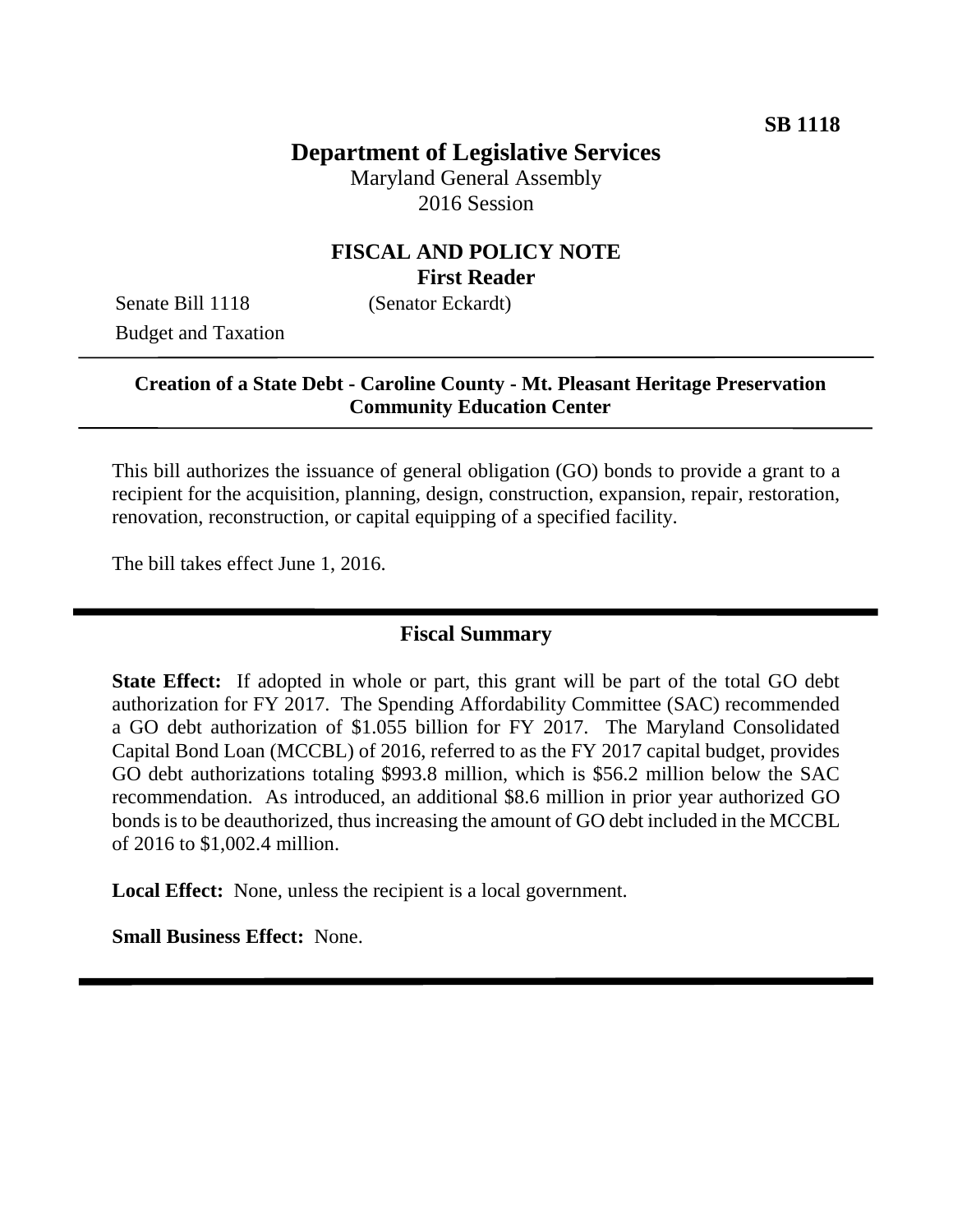### **Analysis**

### **Current Law/Background:**

*Bond Sales and Debt Service:* The State last sold bonds on July 16, 2015, which included \$500 million in new money bonds in support of the State's capital program. Of the \$500 million, \$450 million was issued as new tax-exempt bonds and \$50 million as new taxable bonds. The bonds were sold in separate series, with a combined true interest cost of 2.83%, with an average maturity of 10.3 years for the tax-exempt issuance and 1.35% over 4 years for the taxable issuance. The shorter maturities for the taxable issuance explains the lower true interest cost compared to the tax-exempt issuance. The actual annual debt service cost is determined by the coupon rate achieved at the time the bonds were issued, which ranged from 2.75% to 5.0% for an average coupon rate of 4.5%. Therefore, State debt service is estimated to cost \$45.6 million annually based on the average coupon rate.

GO bonds authorized in a given year are not all issued the year in which they are authorized. The State Treasurer's Office estimates that just over half of the GO bonds authorized in a year are typically issued within the first two fiscal years. The Capital Debt Affordability Committee assumes bonds authorized in a given year will be fully issued over five years; specific issuances are 31% in the first year, 25% in the second year, 20% in the third year, 15% in the fourth year, and 9% in the fifth year. This delay in issuance results in a substantial lag between the time GO bonds are authorized and the time the bonds affect debt outstanding and debt service levels.

*Legislative Initiatives:* As introduced by the Governor, the MCCBL of 2016 does not include the customary earmark of \$15.0 million for legislative initiatives. However, because the General Assembly can both reduce and add to the capital budget, the budget committees may consider bond bill requests during the 2016 session and amend them into the MCCBL.

The bills listed below authorize the issuance of GO bonds to provide grants to various recipients for the acquisition, planning, design, construction, expansion, repair, restoration, renovation, reconstruction, and/or capital equipping of various facilities.

Most bills require either a "hard" or "soft" match, as noted. Where no match is required, the term "grant" is indicated. A "hard" match means the recipient provides a dollar-for-dollar match of the State funds and does not expend the matching funds until after the effective date of the authorizing act. A "soft" match is any other type of match. Soft matches include the use of the value of the real property as the match, in-kind contributions such as materials or construction services, or funds expended prior to the effective date of the bill. A match key is provided immediately below the list of projects.

SB 1118/ Page 2 The list is organized into two categories: statewide bond bills and local bond bills. Within the local bond bill category, the projects are sorted first by the county in which the project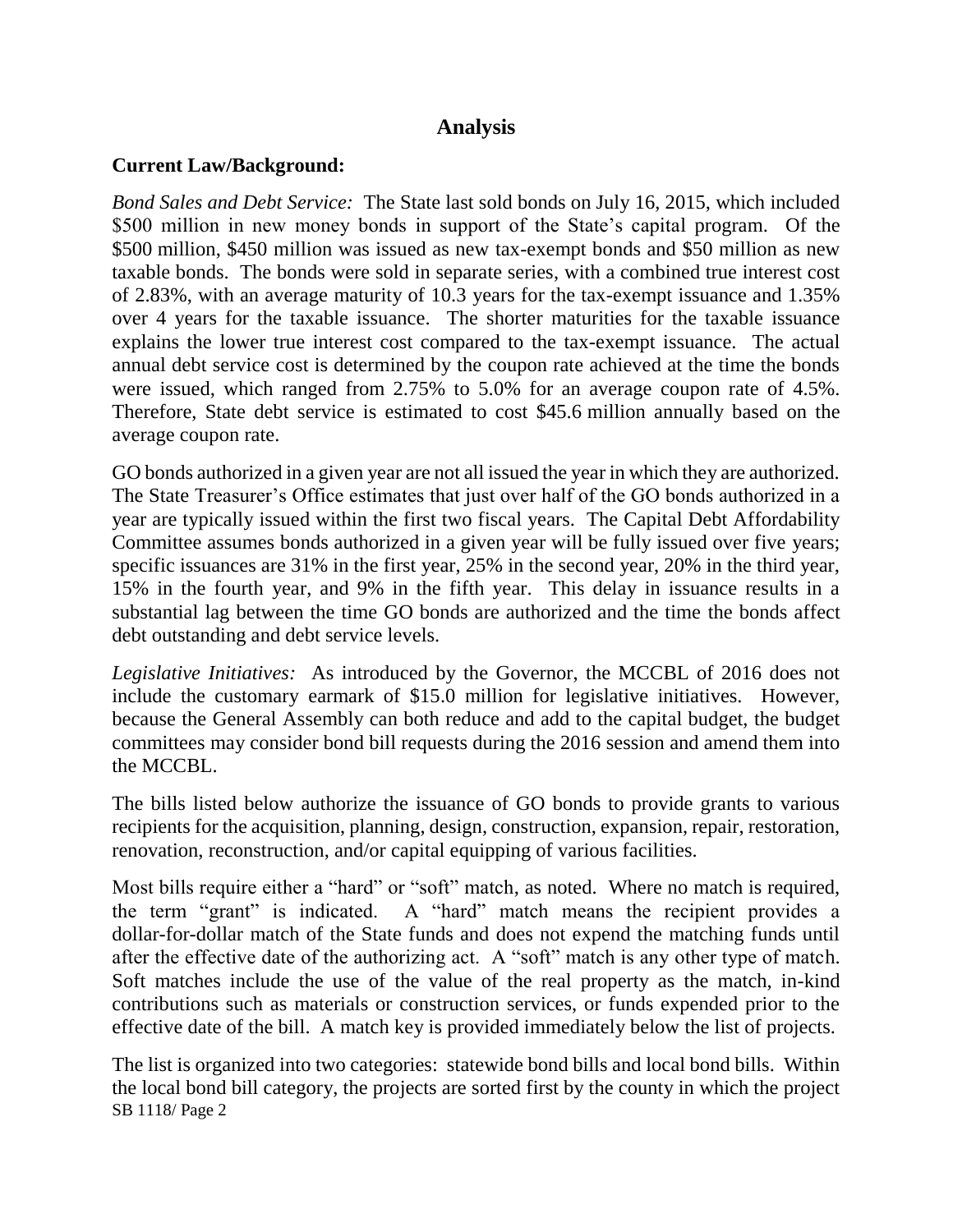is located and then alphabetically by project title. Most projects have both a House and a Senate bill.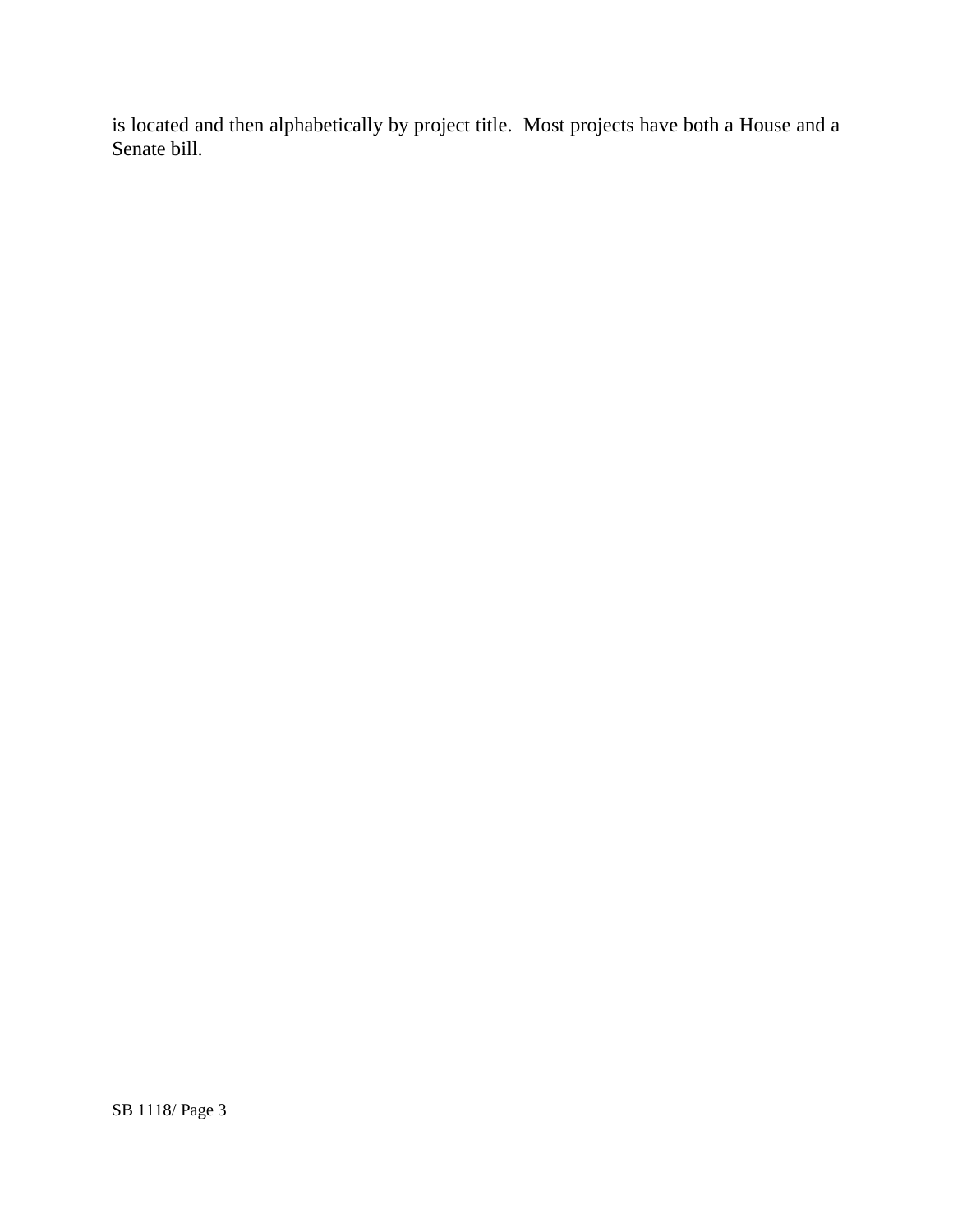## **2016 Session Bond Bills Introduced**

| $\mathbf{S}\mathbf{B}$ | <b>Sponsor</b><br><b>Local Bond Bills</b> | $\overline{HB}$ | <b>Sponsor</b> | <b>Project</b>                                                          | <b>County</b>         | <b>Request</b> | <b>Match</b> |
|------------------------|-------------------------------------------|-----------------|----------------|-------------------------------------------------------------------------|-----------------------|----------------|--------------|
| 1045                   | Edwards                                   | 1539            | Delegation     | Friends Aware Facility                                                  | Allegany              | 150,000        | Soft(all)    |
| 1044                   | Edwards                                   | 1538            | Delegation     | <b>Frostburg Museum Relocation</b><br>Project                           | Allegany              | 150,000        | Soft(1)      |
| 900                    | Edwards                                   | 987             | Delegation     | Lefty Grove Statue                                                      | Allegany              | 75,000         | Soft(U,all)  |
| 478                    | Astle                                     | 536             | <b>Busch</b>   | 206 West Social Enterprise Project                                      | Anne Arundel          | 250,000        | Hard         |
| 180                    | Reilly                                    | 480             | Saab           | Arundel Volunteer Fire Department<br><b>Community Center</b>            | Anne Arundel          | 400,000        | Soft(all)    |
| 50                     | Reilly                                    | 1592            | Malone         | <b>Belvoir-Scott's Plantation Historic</b><br><b>Manor House</b>        | Anne Arundel          | 90,000         | Soft(2)      |
|                        |                                           | 338             | Carey          | Broadneck High School Field House Anne Arundel                          |                       | 250,000        | Grant        |
| 419                    | Simonaire                                 | 415             | Kipke          | Downs Park Amphitheater                                                 | Anne Arundel          | 100,000        | Soft(all)    |
| 672                    | DeGrange                                  | 1234            | Carey          | Glen Burnie High School Field<br>House and Concession Stand             | Anne Arundel          | 500,000        | Soft(all)    |
| 1095                   | Astle                                     | 1593            | McMillan       | Hammond-Harwood House<br>Preservation                                   | Anne Arundel          | 100,000        | Hard         |
| 60                     | Reilly                                    | 235             | Malone         | Historic Linthicum Walks                                                | Anne Arundel          | 120,000        | Soft(2)      |
|                        |                                           | 1523            | Beidle         | Kuethe Historical and Genealogical<br><b>Research Center</b>            | Anne Arundel          | 12,000         | Soft(1,2)    |
| 668                    | Simonaire                                 | 776             | Kipke          | Lake Shore Athletic Association                                         | Anne Arundel          | 50,000         | Hard         |
| 1160                   | Astle                                     | 473             | Beidle         | Samaritan House                                                         | Anne Arundel          | 200,000        | Soft(1,3)    |
| 1090                   | Simonaire                                 | 1244            | Carey          | Sun Valley Park Playground                                              | Anne Arundel          | 50,000         | Grant        |
| 154                    | Reilly                                    | 175             | Sophocleus     | The Arc of the Central Chesapeake<br>Region                             | Anne Arundel          | 300,000        | Hard         |
| 479                    | Astle                                     | 618             | Beidle         | William Brown House at Historic<br>London Town                          | Anne Arundel          | 125,000        | Soft(2,3)    |
| 25                     | Reilly                                    | 302             | Malone         | <b>Woods Community Center</b>                                           | Anne Arundel          | 325,000        | Hard         |
| 850                    | Astle                                     | 1380            | McMillan       | <b>YWCA Domestic Violence Safe</b><br>House Shelter                     | Anne Arundel          | 100,000        | Hard         |
| 486                    | Pugh                                      | 1564            |                | B. Robinson A Penn-North Initiative Youth<br>Violence Prevention Center | <b>Baltimore City</b> | 400,000        | Soft(3)      |
| 790                    | Ferguson                                  | 432             | Clippinger     | <b>Baltimore Museum of Industry</b>                                     | <b>Baltimore City</b> | 500,000        | Soft(1)      |
| 789                    | Ferguson                                  | 433             | Lierman        | Baltimore Regional Education and<br><b>Training Center</b>              | <b>Baltimore City</b> | 500,000        | Soft(all)    |
| 165                    | Gladden                                   | 1621            | Oaks           | Berean Child Care Center                                                | <b>Baltimore City</b> | 160,000        | Soft(1,3)    |
| 197                    | Nathan-<br>Pulliam                        | 690             | Haynes         | Community Empowerment and<br><b>Wellness Center</b>                     | <b>Baltimore City</b> | 500,000        | Soft(U,1,2)  |
| 562                    | Ferguson                                  | 143             | Hammen         | Creative Alliance Project                                               | <b>Baltimore City</b> | 600,000        | Soft(all)    |
| 918                    | Gladden                                   | 942             | Rosenberg      | Cylburn Arboretum Carriage House<br>and Nature Museum                   | <b>Baltimore City</b> | 500,000        | Soft(U,all)  |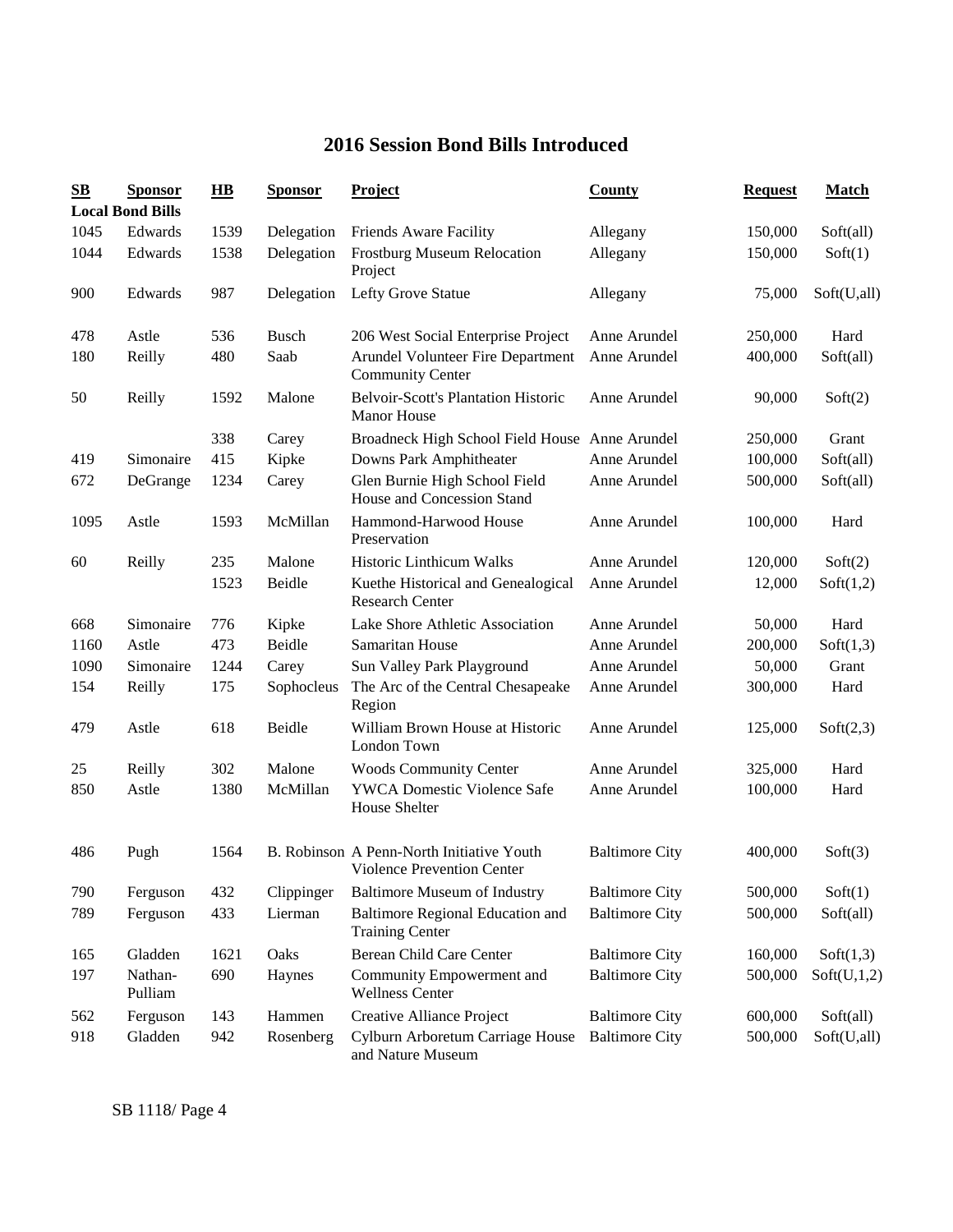| 279  | McFadden           | 1606 | Glenn            | Dr. Christina Phillips Community<br>Center                                                    | <b>Baltimore City</b> | 300,000 | Soft(1,3)   |
|------|--------------------|------|------------------|-----------------------------------------------------------------------------------------------|-----------------------|---------|-------------|
| 490  | Pugh               | 899  | Conaway          | Druid Hill Park at Auchentoroly<br>Terrace                                                    | <b>Baltimore City</b> | 100,000 | Hard        |
| 487  | Pugh               | 1096 | Hayes            | Garrett-Jacobs Mansion Access and<br><b>Safety Project</b>                                    | <b>Baltimore City</b> | 400,000 | Soft(2,3)   |
| 347  | Gladden            | 1302 | Carter           | Get Involved Community Center                                                                 | <b>Baltimore City</b> | 350,000 | Soft(U,all) |
| 1098 | Klausmeier         | 1597 | Oaks             | Girl Scouts of Central Maryland<br>Urban Program and STEM Center                              | <b>Baltimore City</b> | 250,000 | Soft(1)     |
| 1161 | Ferguson           |      |                  | Harbor Point Parks and Infrastructure Baltimore City                                          |                       | 250,000 | Soft(1,3)   |
| 791  | Ferguson           | 407  | Lierman          | Health Care for the Homeless Dental Baltimore City<br>Clinic                                  |                       | 17,500  | Hard(U)     |
| 1141 | McFadden           | 1526 | <b>Branch</b>    | <b>International Black Fire Fighters</b><br>Museum                                            | <b>Baltimore City</b> | 250,000 | Soft(2,3)   |
| 492  | Pugh               | 1045 | Hayes            | Itineris Foundation                                                                           | <b>Baltimore City</b> | 100,000 | Hard        |
| 803  | Pugh               | 1055 | Hayes            | James Mosher Baseball League Field Baltimore City<br>Enhancement                              |                       | 45,000  | Soft(3)     |
| 491  | Pugh               | 1565 |                  | B. Robinson Kappa Alpha Psi Youth and<br><b>Community Center</b>                              | <b>Baltimore City</b> | 250,000 | Soft(1,3)   |
| 792  | Ferguson           | 1049 | Clippinger       | Leadenhall Community Outreach<br>Center                                                       | <b>Baltimore City</b> | 500,000 | Soft(2,3)   |
| 798  | Pugh               | 1044 |                  | <b>B. Robinson Lexington Market</b>                                                           | <b>Baltimore City</b> | 500,000 | Hard        |
| 458  | Conway             | 418  | M.               | Maryland State Boychoir ADA<br>Washington Improvements                                        | <b>Baltimore City</b> | 325,000 | Soft(2)     |
| 568  | Gladden            |      | Rosenberg        | Maryland State Society Daughters of Baltimore City<br>the American Revolution<br>Headquarters |                       | 75,000  | Soft(2,3)   |
| 701  | Nathan-<br>Pulliam | 1610 | Haynes           | Multifamily Low-Income Housing<br>Project                                                     | <b>Baltimore City</b> | 200,000 | Soft(2)     |
| 489  | Pugh               | 1567 |                  | B. Robinson Orchard Street Church                                                             | <b>Baltimore City</b> | 25,000  | Soft(2)     |
| 563  | Ferguson           | 1635 | Clippinger       | Port Discovery Children's Museum                                                              | <b>Baltimore City</b> | 500,000 | Grant       |
| 1053 | Gladden            | 1613 | Carter           | Progressive Education Center<br>Playground                                                    | <b>Baltimore City</b> | 150,000 | Soft(U,3)   |
| 827  | Conway             | 1308 | M.<br>Washington | <b>Restoration Gardens 2</b>                                                                  | <b>Baltimore City</b> | 300,000 | Hard        |
| 1067 | Ferguson           | 1535 | Hammen           | Robert Long House                                                                             | <b>Baltimore City</b> | 40,000  | Soft(1,3)   |
| 488  | Pugh               | 1566 |                  | B. Robinson Sarah's Hope                                                                      | <b>Baltimore City</b> | 200,000 | Hard        |
|      |                    |      |                  |                                                                                               |                       |         |             |
| 394  | Conway             | 48   | M.               | Scottish Rite Temple Preservation<br>Washington and Restoration                               | <b>Baltimore City</b> | 300,000 | Soft(all)   |
| 796  | Pugh               | 1093 |                  | B. Robinson St. Francis Neighborhood Center                                                   | <b>Baltimore City</b> | 500,000 | Soft(2)     |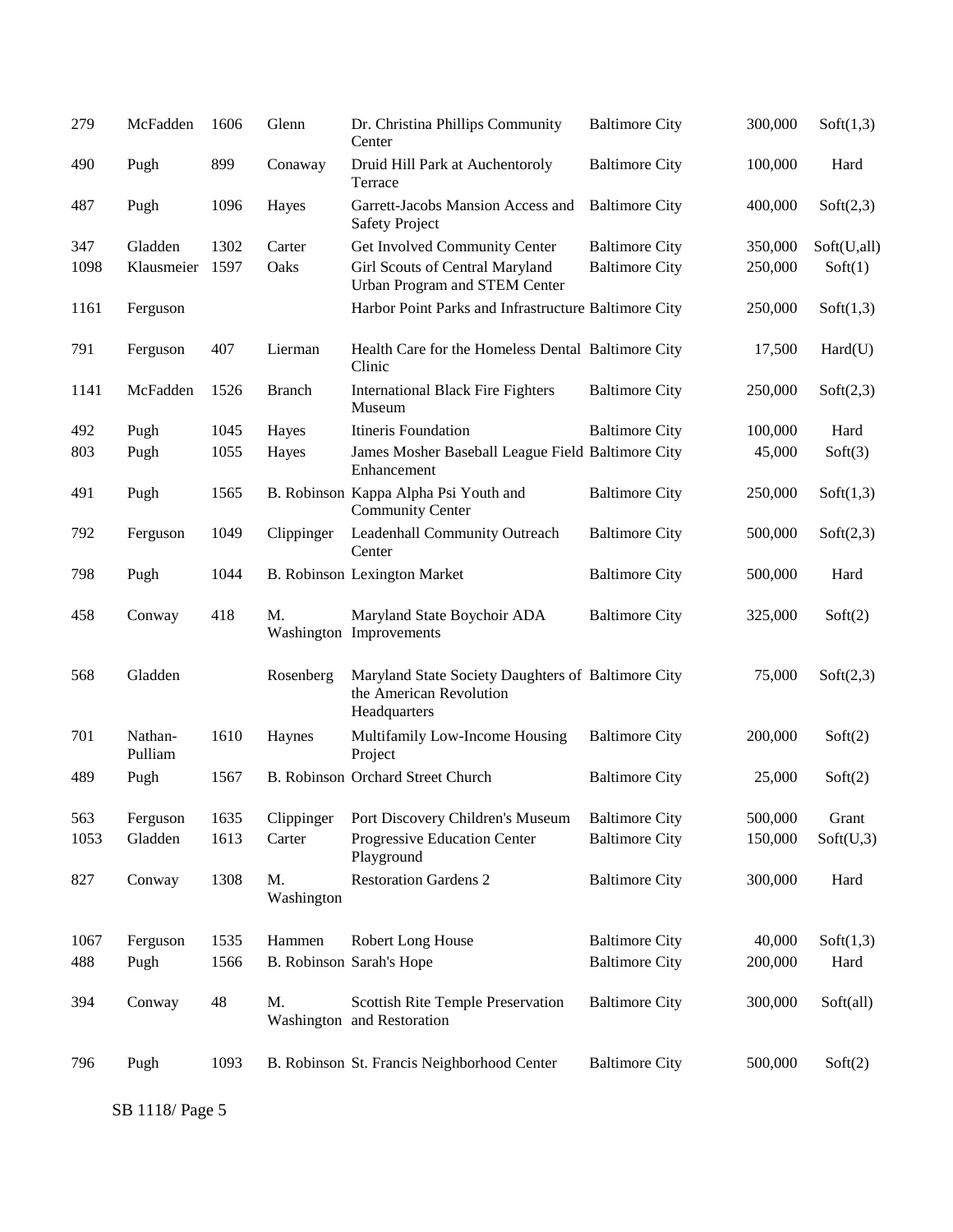| 1013 | Conway                        | 1218 | McIntosh      | Stony Run Path                                                                       | <b>Baltimore City</b> | 300,000 | Soft(3)     |
|------|-------------------------------|------|---------------|--------------------------------------------------------------------------------------|-----------------------|---------|-------------|
| 316  | McFadden                      | 478  | McCray        | Ulman Cancer Fund Home for<br>Young Adult Cancer Patients and<br>Caregivers          | <b>Baltimore City</b> | 200,000 | Soft(all)   |
| 1012 | Conway                        | 1036 | Anderson      | <b>Woodbourne Center Vocational</b><br>Program                                       | <b>Baltimore City</b> | 125,000 | Hard        |
| 251  | Kasemeyer                     | 1609 | Lam           | Arbutus Volunteer Fire Department                                                    | <b>Baltimore</b>      | 130,000 | Soft(all)   |
|      |                               | 1600 | <b>Brooks</b> | <b>Baltimore Humane Society Animal</b><br>Safety and Energy Efficiency Plan          | <b>Baltimore</b>      | 165,000 | Soft(all)   |
| 399  | <b>Brochin</b>                | 552  | Lafferty      | Desert Storm, Operation Enduring<br>Freedom, and Operation Iraqi<br>Freedom Memorial | <b>Baltimore</b>      | 75,000  | Soft(3)     |
| 205  | Kasemeyer                     | 328  | Hill          | Good Shepherd School                                                                 | <b>Baltimore</b>      | 100,000 | Soft(all)   |
| 892  | Zirkin                        | 935  | Hettleman     | HopeWell Cancer Support Center                                                       | <b>Baltimore</b>      | 500,000 | Soft(3)     |
| 889  | Zirkin                        | 765  | Hettleman     | <b>Irvine Nature Center Native</b><br>American Village                               | <b>Baltimore</b>      | 150,000 | Soft(all)   |
| 357  | Zirkin                        | 80   | Morhaim       | Jemicy School Lower and Middle<br>School Campus Gymnasium                            | <b>Baltimore</b>      | 250,000 | Soft(3)     |
| 1027 | Zirkin                        | 210  | Stein         | Jewish Community Center of<br>Baltimore - Gordon Center                              | <b>Baltimore</b>      | 100,000 | Hard        |
| 203  | <b>Brochin</b>                | 89   | Lafferty      | Limekilns and Log House<br>Stabilization Project at Cromwell<br><b>Valley Park</b>   | <b>Baltimore</b>      | 200,000 | Soft(2,3)   |
| 703  | Nathan-<br>Pulliam            | 941  | Sydnor        | Morning Star Family Life Center                                                      | <b>Baltimore</b>      | 630,000 | Soft(U,all) |
| 364  | <b>Brochin</b>                | 625  | Lafferty      | Radebaugh Park                                                                       | <b>Baltimore</b>      | 200,000 | Soft(1)     |
| 1155 | Zirkin                        |      |               | Talmudical Academy Gymnasium                                                         | <b>Baltimore</b>      | 500,000 | Hard        |
| 1115 | <b>Brochin</b>                | 1587 | West          | The Maryland Regional Agricultural Baltimore<br>Arena and Learning Center            |                       | 500,000 | Soft(2)     |
| 365  | <b>Brochin</b>                | 945  | Lafferty      | <b>Towson Manor Park</b>                                                             | <b>Baltimore</b>      | 80,000  | Hard        |
| 1118 | Eckardt                       | 1219 | Mautz         | Mt. Pleasant Heritage Preservation<br><b>Community Education Center</b>              | Caroline              | 200,000 | Soft(2)     |
| 1002 | Hershey                       | 959  | Ghrist        | <b>Sharp Road Community Park</b>                                                     | Caroline              | 100,000 | Soft(U,2,3) |
| 952  | Carroll<br>County<br>Senators | 894  | Delegation    | Sykesville Freedom District Fire<br>Department                                       | Carroll               | 50,000  | Soft(1)     |
| 298  | Carroll<br>County<br>Senators | 176  | Delegation    | The Arc of Carroll County Building Carroll<br>Renovation                             |                       | 100,000 | Soft(2)     |
| 714  | Cecil<br>County<br>Senators   | 767  | Delegation    | YMCA of Cecil County Outdoor<br>Pool                                                 | Cecil                 | 300,000 | Hard        |
|      | Middleton<br>SB 1118/ Page 6  | 624  | Delegation    | Hospice House of Charles County                                                      | Charles               | 305,000 | Soft(1,2)   |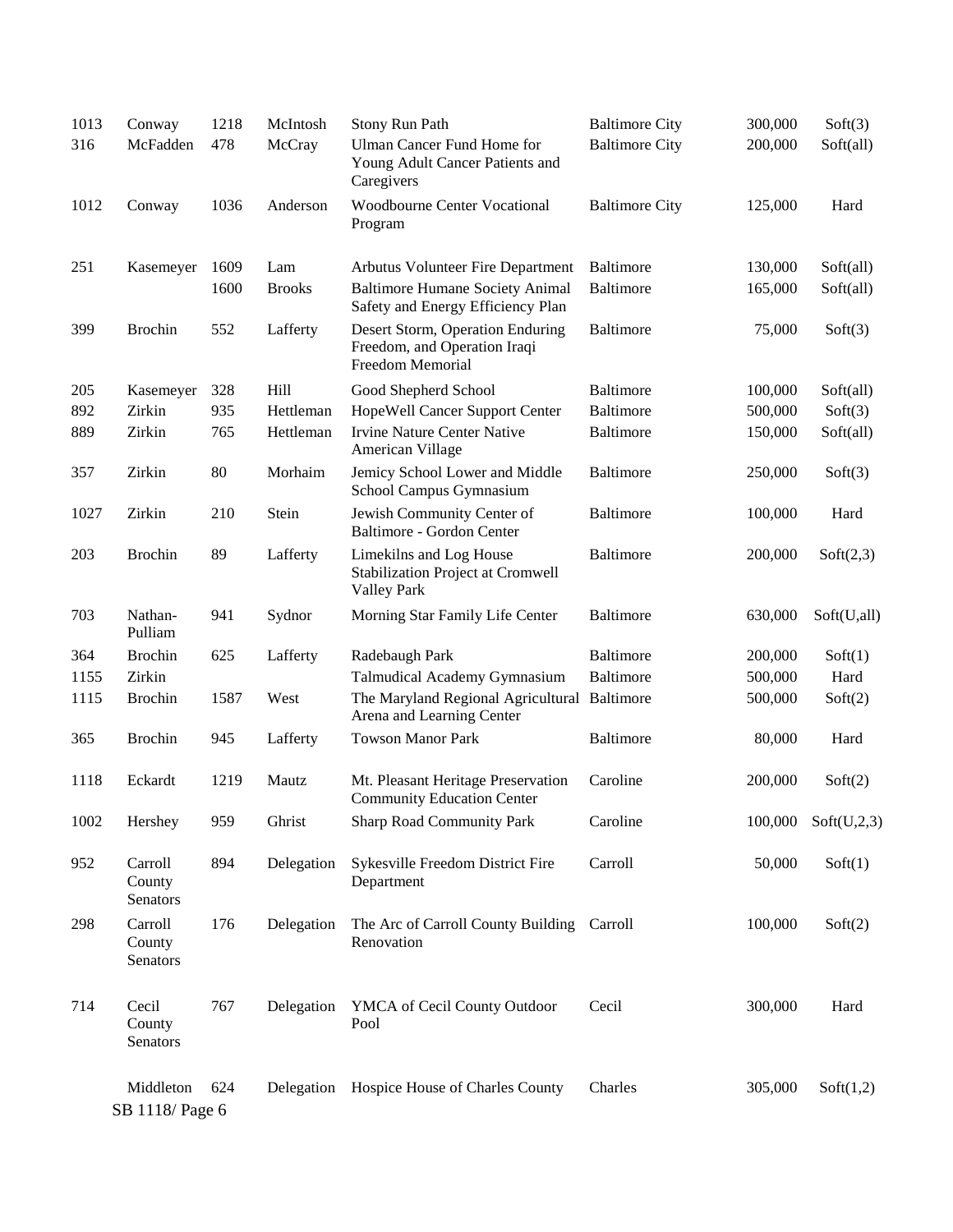| 1011 | Middleton                    | 125  | Delegation        | Indian Head Center for the Arts<br>Renovation                               | Charles    | 130,000 | Soft(2)   |
|------|------------------------------|------|-------------------|-----------------------------------------------------------------------------|------------|---------|-----------|
| 988  | Middleton                    | 957  | Delegation        | Maryland Veterans Memorial<br>Museum Land Acquisition                       | Charles    | 225,000 | Soft(all) |
| 391  | Eckardt                      | 907  | Sample-<br>Hughes | <b>Chesapeake Grove Senior Housing</b><br>and Intergenerational Center      | Dorchester | 500,000 | Soft(1)   |
| 138  | Eckardt                      | 774  | Adams             | Dorchester County Family YMCA                                               | Dorchester | 250,000 | Soft(3)   |
| 972  | Peters                       | 1203 | C. Wilson         | Patriot Point                                                               | Dorchester | 500,000 | Hard      |
| 871  | Young                        |      |                   | Barbara Hauer Fritchie Foundation<br>Facility                               | Frederick  | 90,000  | Hard      |
| 641  | Hough                        |      |                   | <b>Brunswick Heritage Museum</b><br><b>Building</b>                         | Frederick  | 100,000 | Hard      |
| 862  | Young                        | 323  | Krimm             | <b>Emergency Family Services Shelter</b>                                    | Frederick  | 25,000  | Soft(3)   |
| 720  | Young                        | 273  | K. Young          | Frederick Memorial Hospital Dental Frederick<br>Clinic                      |            | 100,000 | Soft(1,3) |
| 1030 | Hough                        |      |                   | Helen Smith Studio                                                          | Frederick  | 50,000  | Soft(1,2) |
| 642  | Hough                        |      |                   | Northwest Trek Conservation and<br><b>Education Center</b>                  | Frederick  | 50,000  | Soft(2)   |
|      |                              | 1555 | Folden            | Tuscarora High School Concession<br>Stand                                   | Frederick  | 50,000  | Soft(all) |
| 683  | Edwards                      | 1057 | Beitzel           | <b>Emergency Operations Center</b>                                          | Garrett    | 250,000 | Soft(all) |
| 1087 | Edwards                      | 1585 | Beitzel           | Friendsville Veterans Memorial                                              | Garrett    | 100,000 | Soft(2)   |
| 731  | Norman                       |      |                   | Aberdeen B & O Railroad Station                                             | Harford    | 50,000  | Soft(U,2) |
|      |                              | 1577 | Lisanti           | American Indian First Contact<br>Waterfront Heritage Park                   | Harford    | 500,000 | Soft(1,2) |
| 567  | Cassilly                     | 793  | Impallaria        | Center for the Visual and Performing Harford<br>Arts Amphitheater           |            | 200,000 | Hard      |
| 396  | Norman                       |      |                   | Historical Society of Harford County Harford<br><b>Building Restoration</b> |            | 100,000 | Soft(2,3) |
| 1117 | Jennings                     |      |                   | Rockfield Park Pavilion                                                     | Harford    | 116,000 | Soft(2)   |
| 613  | Howard<br>County<br>Senators | 653  | Delegation        | <b>Community Action Council Food</b><br><b>Bank Facility</b>                | Howard     | 300,000 | Hard      |
| 40   | Kasemeyer                    | 621  | Delegation        | <b>Environmental Education Center</b><br>Renovation and Expansion           | Howard     | 250,000 | Soft(all) |
| 611  | Howard<br>County<br>Senators | 652  | Delegation        | <b>Huntington Park</b>                                                      | Howard     | 150,000 | Soft(3)   |
| 612  | Howard<br>County<br>Senators | 656  | Delegation        | Solomon's Lodge #121                                                        | Howard     | 19,000  | Soft(1)   |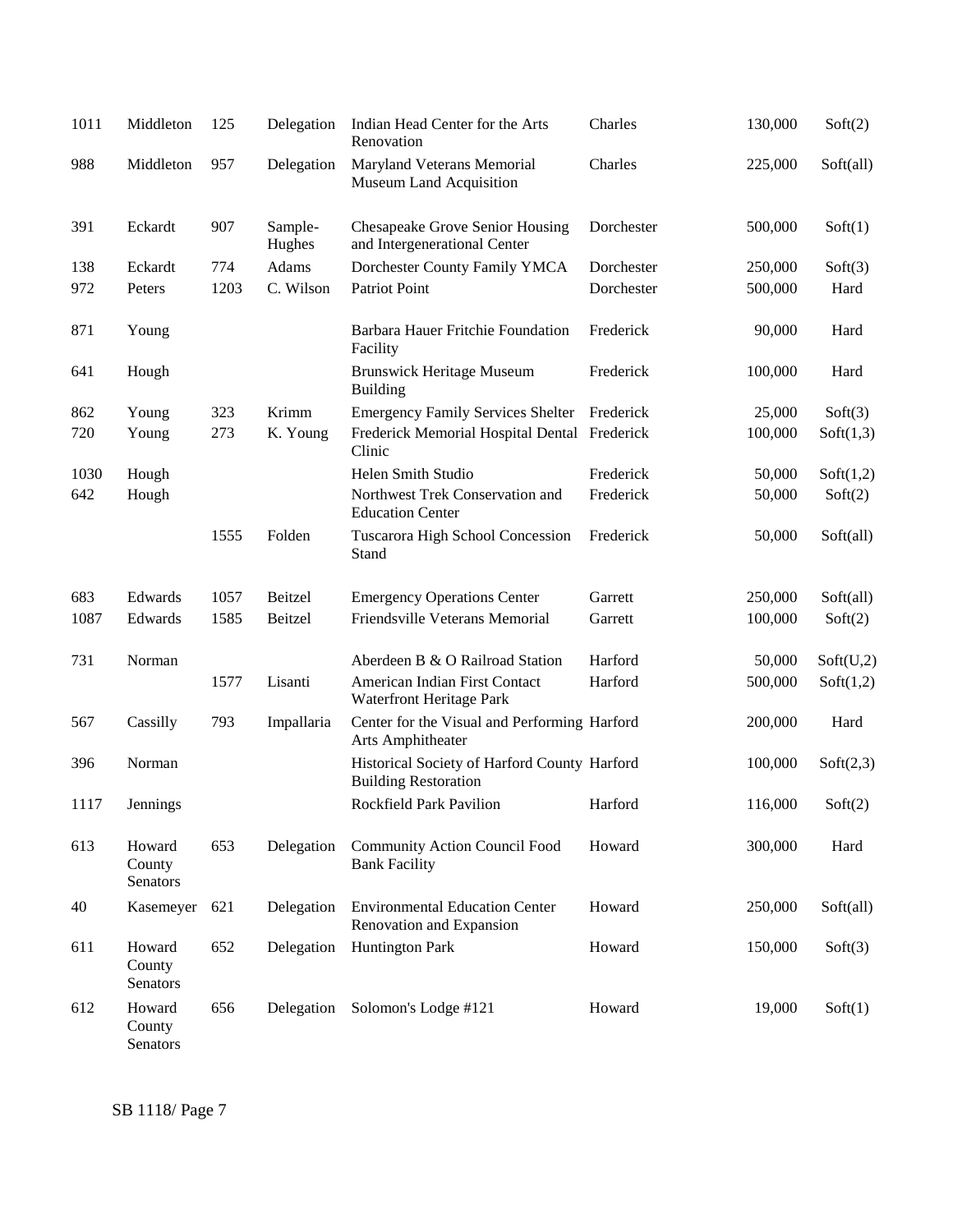| 610  | Howard<br>County<br>Senators | 651  | Delegation         | South Branch Park                                                                 | Howard          | 100,000 | Soft(3)     |
|------|------------------------------|------|--------------------|-----------------------------------------------------------------------------------|-----------------|---------|-------------|
| 609  | Howard<br>County<br>Senators | 650  | Delegation         | Vantage House Retirement<br><b>Community Renovations</b>                          | Howard          | 250,000 | Soft(2)     |
| 1138 | Madaleno                     | 1629 | Carr               | A Wider Circle Community Service<br>Center                                        | Montgomery      | 200,000 | Soft(2,3)   |
| 987  | Zucker                       | 997  | Kaiser             | Damascus High School Turf Field                                                   | Montgomery      | 200,000 | Hard        |
| 1051 | Raskin                       | 1534 | Hixson             | <b>Easter Seals Inter-Generational</b><br>Center                                  | Montgomery      | 100,000 | Hard        |
| 975  | Lee                          | 1275 | Kelly              | Friendship Heights Village Center                                                 | Montgomery      | 250,000 | Hard        |
| 443  | Manno                        | 902  | Kramer             | <b>Homecrest House</b>                                                            | Montgomery      | 120,000 | Soft(2,3)   |
| 438  | Lee                          | 702  | Frick              | Jewish Community Center of Greater Montgomery<br>Washington Children's Playground |                 | 150,000 | Hard        |
| 1022 | Manno                        | 1512 | Kramer             | Jewish Foundation for Group Homes Montgomery                                      |                 | 100,000 | Hard        |
| 1133 | Raskin                       | 1614 | Hixson             | Martin Luther King Jr. Recreational Montgomery<br>Park Improvements               |                 | 100,000 | Soft(2,3)   |
| 230  | Feldman                      | 695  | A. Miller          | Maryland SoccerPlex Fields                                                        | Montgomery      | 750,000 | Soft(2,3)   |
| 985  | Zucker                       | 897  | Luedtke            | Maydale Nature Center                                                             | Montgomery      | 75,000  | Soft(2,3)   |
| 444  | Manno                        | 901  | Kramer             | Melvin J. Berman Hebrew Academy                                                   | Montgomery      | 100,000 | Soft(U,1,2) |
| 1102 | Manno                        | 905  | Morales            | Montgomery Hospice Casey House                                                    | Montgomery      | 120,000 | Hard        |
| 1137 | Madaleno                     | 1225 | Gutierrez          | Noyes Children's Library Renovation Montgomery<br>and Expansion                   |                 | 100,000 | Hard        |
| 221  | Kagan                        | 469  | Barve              | Olde Towne Park Plaza                                                             | Montgomery      | 300,000 | Hard        |
| 986  | Zucker                       | 985  | Kaiser             | <b>Olney Theatre Center</b>                                                       | Montgomery      | 150,000 | Soft(1)     |
| 984  | Zucker                       | 988  | Kaiser             | Our House Youth Home                                                              | Montgomery      | 50,000  | Hard        |
| 1105 | Raskin                       | 1583 | Hixson             | Pinecrest Local Park Improvements                                                 | Montgomery      | 100,000 | Soft(all)   |
| 685  | Kagan                        | 923  | Gilchrist          | Rockville Swim and Fitness Center                                                 | Montgomery      | 175,000 | Hard        |
| 983  | Zucker                       | 991  | Kaiser             | <b>Sandy Spring Museum</b>                                                        | Montgomery      | 40,000  | Hard        |
| 1152 | Manno                        | 1625 | Kramer             | Torah School of Greater Washington Montgomery                                     |                 | 300,000 | Soft(3)     |
| 838  | Feldman                      | 924  | Fraser-<br>Hidalgo | Western Piedmont Trail Connectivity Montgomery                                    |                 | 125,000 | Soft(1,3)   |
| 1050 | Muse                         |      |                    | Accokeek Volunteer Fire Department Prince George's                                |                 | 150,000 | Soft(1)     |
| 675  | Peters                       | 1231 | Vallario           | American Legion Post 381 Annex                                                    | Prince George's | 100,000 | Soft(1)     |
| 705  | Currie                       | 1214 | Davis              | Bishop McNamara High School<br>Dining Hall and Student Center                     | Prince George's | 200,000 | Soft(2,3)   |
| 1048 | Muse                         | 1528 | Knotts             | Camp Springs Elks Lodge No. 2332                                                  | Prince George's | 20,000  | Soft(2,3)   |
| 207  | Miller                       |      |                    | <b>Community Support Systems Food</b><br>Pantry                                   | Prince George's | 10,000  | Soft(all)   |
| 710  | Ramirez                      | 951  | Fennell            | Elizabeth Seton High School Athletic Prince George's<br>Field                     |                 | 30,000  | Grant       |

SB 1118/ Page 8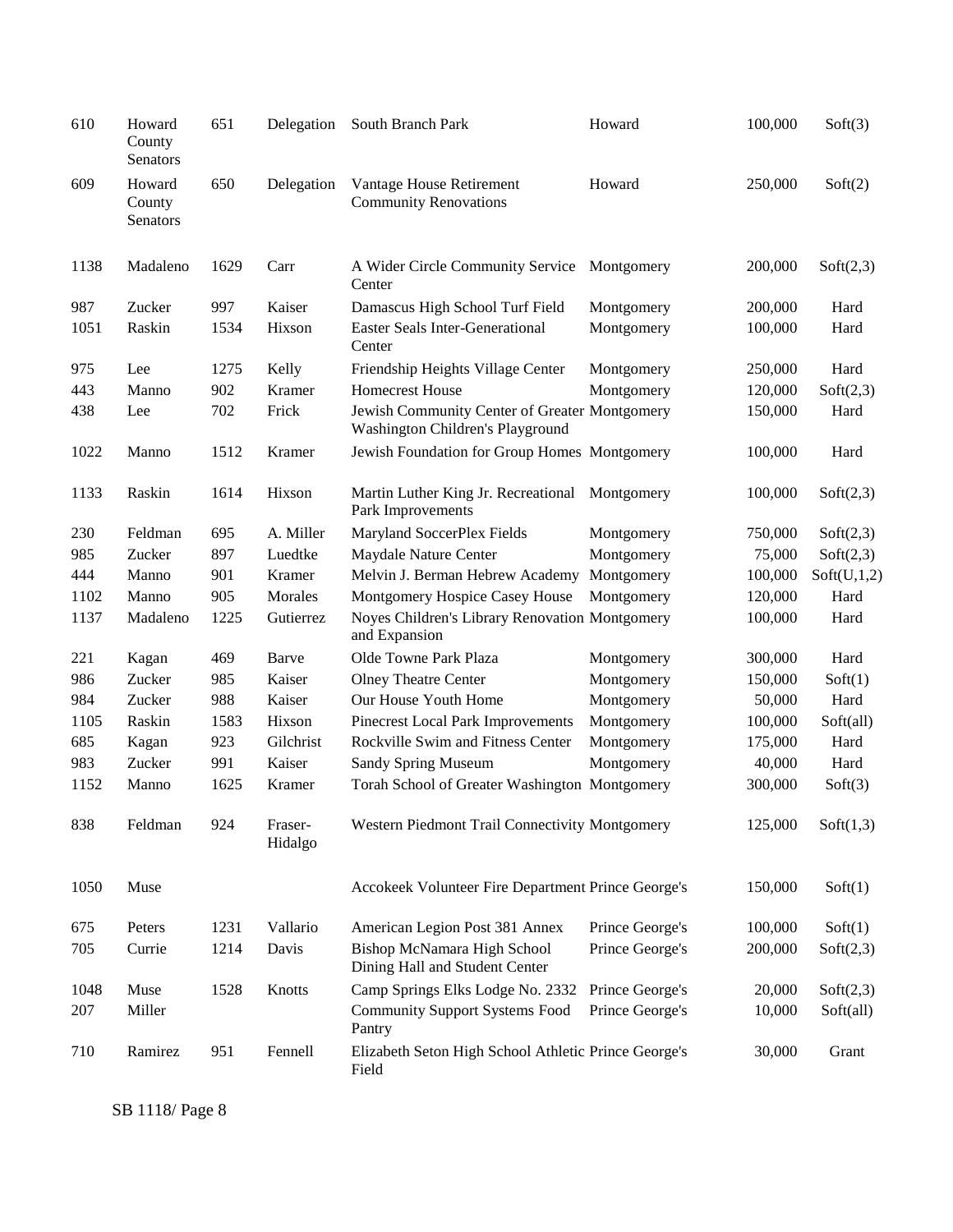|      |          | 1056 |                     | Valderrama Fil-American Multicultural Center                            | Prince George's | 200,000   | Soft(1,2) |
|------|----------|------|---------------------|-------------------------------------------------------------------------|-----------------|-----------|-----------|
| 253  | Benson   |      |                     | <b>Glenarden Apartments</b><br>Redevelopment Project                    | Prince George's | 1,100,000 | Hard      |
|      |          | 938  | Walker              | Hillcrest Heights Community Center Prince George's<br>Pool              |                 | 250,000   | Soft(1)   |
| 782  | Rosapepe |      |                     | Hollywood Streetscape                                                   | Prince George's | 200,000   | Hard      |
| 1046 | Ramirez  | 1514 | Tarlau              | Joe's Movement Emporium                                                 | Prince George's | 100,000   | Hard      |
| 1017 | Pinsky   | 1517 | Gaines              | Maryland Multicultural Youth<br>Centers                                 | Prince George's | 200,000   | Soft(2)   |
| 727  | Currie   | 1208 | D. Barnes           | Mt. Ephraim Multipurpose Room                                           | Prince George's | 100,000   | Soft(1)   |
| 254  | Benson   |      |                     | Net Zero Energy District Fairmount<br>Heights Project                   | Prince George's | 500,000   | Soft(all) |
| 68   | Ramirez  | 287  | Tarlau              | New Horizons Disability Job<br>Training and Recycling Center Phase<br>П | Prince George's | 250,000   | Hard(U)   |
|      |          | 1623 | Davis               | Olde Mill Community and Teaching Prince George's<br>Center              |                 | 75,000    | Soft(1)   |
| 1049 | Muse     |      |                     | Piscataway Park                                                         | Prince George's | 100,000   | Soft(2,3) |
| 925  | Ramirez  | 952  | Fennell             | Port Towns Family Health and<br><b>Wellness Center</b>                  | Prince George's | 250,000   | Soft(U,2) |
| 814  | Pinsky   | 954  | Gaines              | Pyramid Atlantic Art Center                                             | Prince George's | 300,000   | Hard      |
| 817  | Peters   | 1081 | Valentino-<br>Smith | Tabernacle Church of Laurel<br>Gymnasium                                | Prince George's | 25,000    | Soft(1)   |
| 255  | Benson   | 207  | Barron              | The Arc of Prince George's County                                       | Prince George's | 300,000   | Hard      |
| 1147 | Waugh    |      |                     | Historic Sotterley Plantation                                           | St. Mary's      | 100,000   | Soft(2,3) |
| 172  | Miller   |      |                     | Historic St. Mary's City Commission St. Mary's<br>- Dove Pier           |                 | 300,000   | Grant     |
| 140  | Eckardt  | 206  | Mautz               | Chesapeake Bay Maritime Museum                                          | Talbot          | 250,000   | Hard      |
| 139  | Eckardt  | 208  | Mautz               | Phillips Wharf Aquaculture Jobs<br><b>Training Center</b>               | Talbot          | 250,000   | Soft(1)   |
| 743  | Serafini |      |                     | Doey's House                                                            | Washington      | 100,000   | Hard      |
|      |          | 893  | B. Wilson           | Robert W. Johnson Community<br>Center                                   | Washington      | 445,000   | Soft(2)   |
| 744  | Serafini |      |                     | The Maryland Theatre                                                    | Washington      | 100,000   | Hard      |
| 1151 | Eckardt  | 1576 | Sample-<br>Hughes   | Habitat for Humanity of Wicomico<br>County                              | Wicomico        | 120,000   | Hard      |
| 1042 | Mathias  | 1612 | Delegation          | Ward Museum of Wildfowl Art                                             | Wicomico        | 300,000   | Hard      |
| 1034 | Mathias  | 1573 | Otto                | Delmarva Discovery Center and<br>Museum                                 | Worcester       | 200,000   | Soft(1)   |